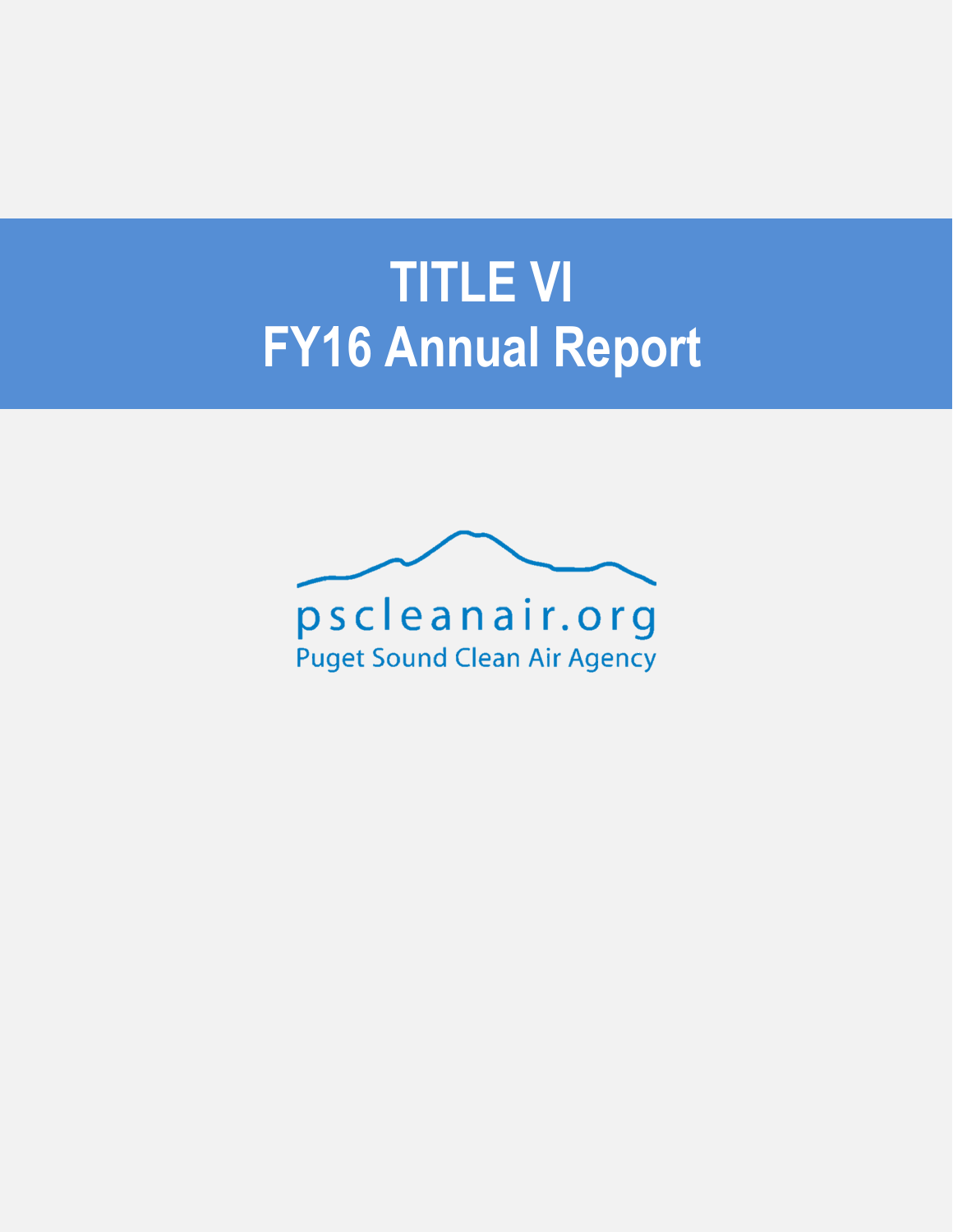Thanks to a team of staff and managers, the agency has taken strides in FY16 (July 2015 through June 2016) towards being increasingly more accessible to the public. We shared in our plan that we would report progress and changes on an annual basis. As committed, the annual report will be available on the Agency's website and also provided to relevant funding agencies, as required. The report facilitated an Agency self-evaluation process to ensure compliance with Title VI requirements. It also provided an opportunity for us to review and make relevant changes. The sections below outline changes we have implemented since the adoption of our Title VI plan in 2015, as well as updates we anticipate incorporating.

# **I. ACCOMPLISHMENTS & UPDATES**

## **A. Title VI Organizational Chart**

Over the course of the past year, we needed to make one adjustment to our Title VI organizational chart of responsibilities.



As of July 2016

#### **B. Communications and Public Engagement**

To meet our mission of "Clean healthy air for everyone, everywhere, all the time", our agency makes reasonable efforts to accommodate those individuals in our jurisdiction that self-identify as having Limited English Proficiency (LEP). As a federally-assisted agency, we must also make reasonable efforts to provide language assistance to ensure meaningful access for LEP persons to our programs and activities. To that end, we took the following actions in FY16:

- We incorporated Title VI non-discrimination notices on our website, press releases, and on display in our reception area.
- In addition, we incorporated non-discrimination notices into our Requests for Proposals (RFP), Requests for Quotations (RFQ), and contracts templates.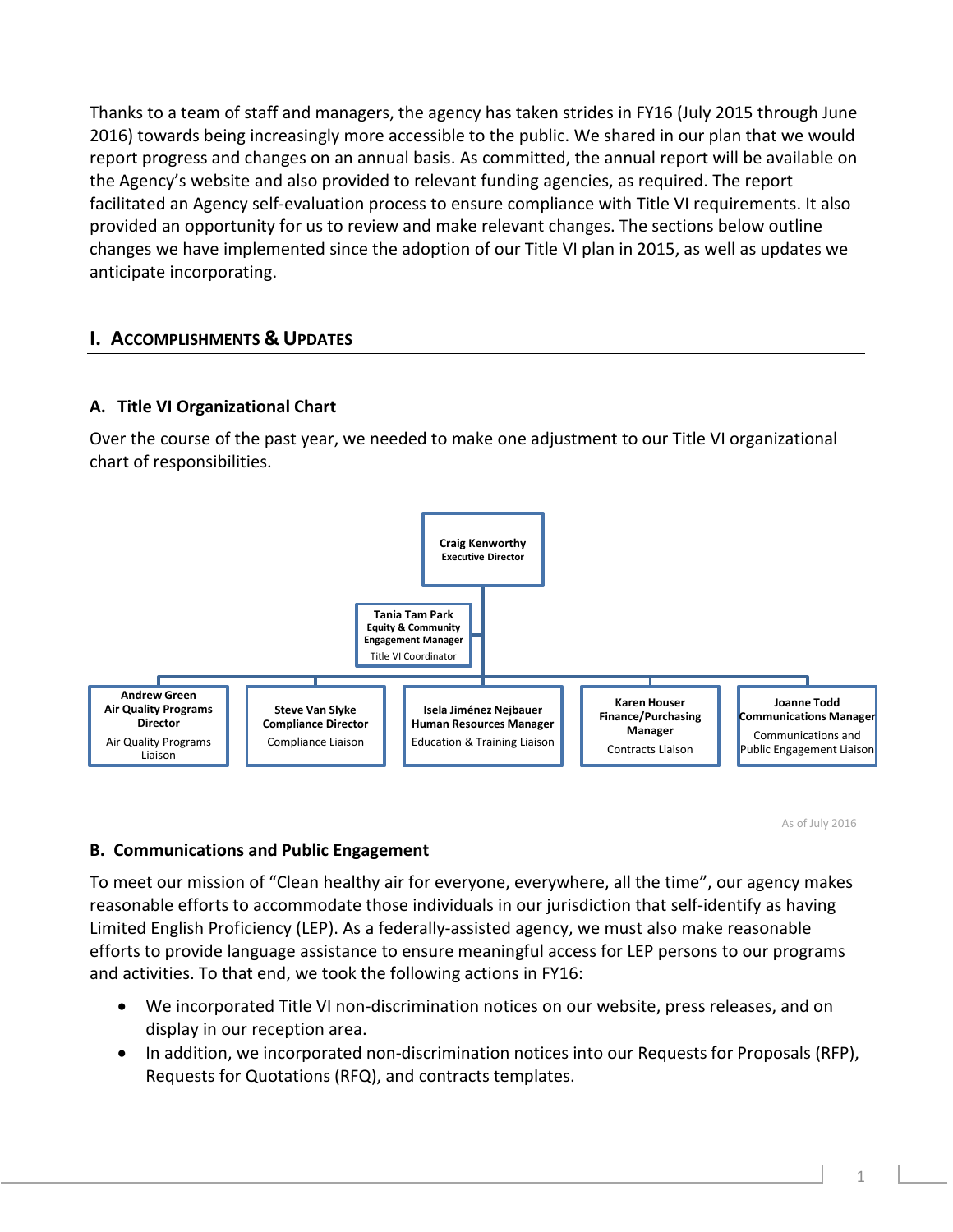- Posted Requests for Proposals (RFP) on our website, the Daily Journal of Commerce, and identified local ethnic media outlets where appropriate.
- We posted agency job announcements on our website, and identified local ethnic media outlets and organizations.
- We submitted several pieces of agency collateral for translation and production.
- We produced easy-to-follow instructions for agency staff to use to obtain real-time interpretation services (phone), translation protocols, and how to schedule an interpreter for a meeting or presentation. We produced a desktop version, and pocket cards for easy reference and access.
- Increased visual communication (vs. text) for wider understanding. For example, we produced a handy pocket-card infographic about asbestos safety in Spanish as part of our Latino outreach activities.

The Management Team will review a draft of the agency LEP Plan, which is included in this update (see Appendix A). This plan outlines the current criteria for evaluating translation and interpretation needs.

# **C. Public Meetings**

The majority of events and meetings the Agency participated in over the past year were hosted by partner organizations and agencies. Although we did not host any formal public meetings this past year, we are prepared to invite participants and members of the public to disclose demographic information to gain a sense of participation and to make relevant adjustments accordingly.

# **D. Hiring and Recruiting**

In calendar year 2016, Human Resources began requesting all candidates interviewed at the Agency for open competitive recruitments complete a Voluntary Survey revealing their gender, race / ethnicity, and veteran status. Providing this information is voluntary and has no impact on employment status, but in the instance of missing information, Human Resources will attempt to identify race and ethnicity by visual observation.

- 1) **Accounting Support Assistant** (Internal Recruitment), January 7, 2016 1 internal applicant, data not requested. Visual observation indicated 1 female; 1 White
- 2) Two Part-time Term **Administrative Assistant II**'s, July 25, 2016 5 people interviewed, 1 declined to complete survey. Completed surveys totaled 4 females, 0 males; 4 White; 0 Veterans. Visual observation of the person who declined to complete the survey was 1 Asian
- 3) **Air Quality Permit Engineer II**, May 20, 2016 6 people interviewed. This recruitment was through a third party search firm. Visual observation indicated 2 Asian and 2 Hispanic or Latino and 2 White. No Veteran data available.
- 4) Term **Air Resources Associate**, May 19, 2016 2 applicants, 1 internal and 1external. Visual observation indicated 1 Asian and 1 White
- 5) **Records Administrator**, July 8, 2016 4 people *invited* to interview; 1 internal and 2 external interviewed; 2 surveys completed. 1 female, 1 male; 1 Black or African American and 2 White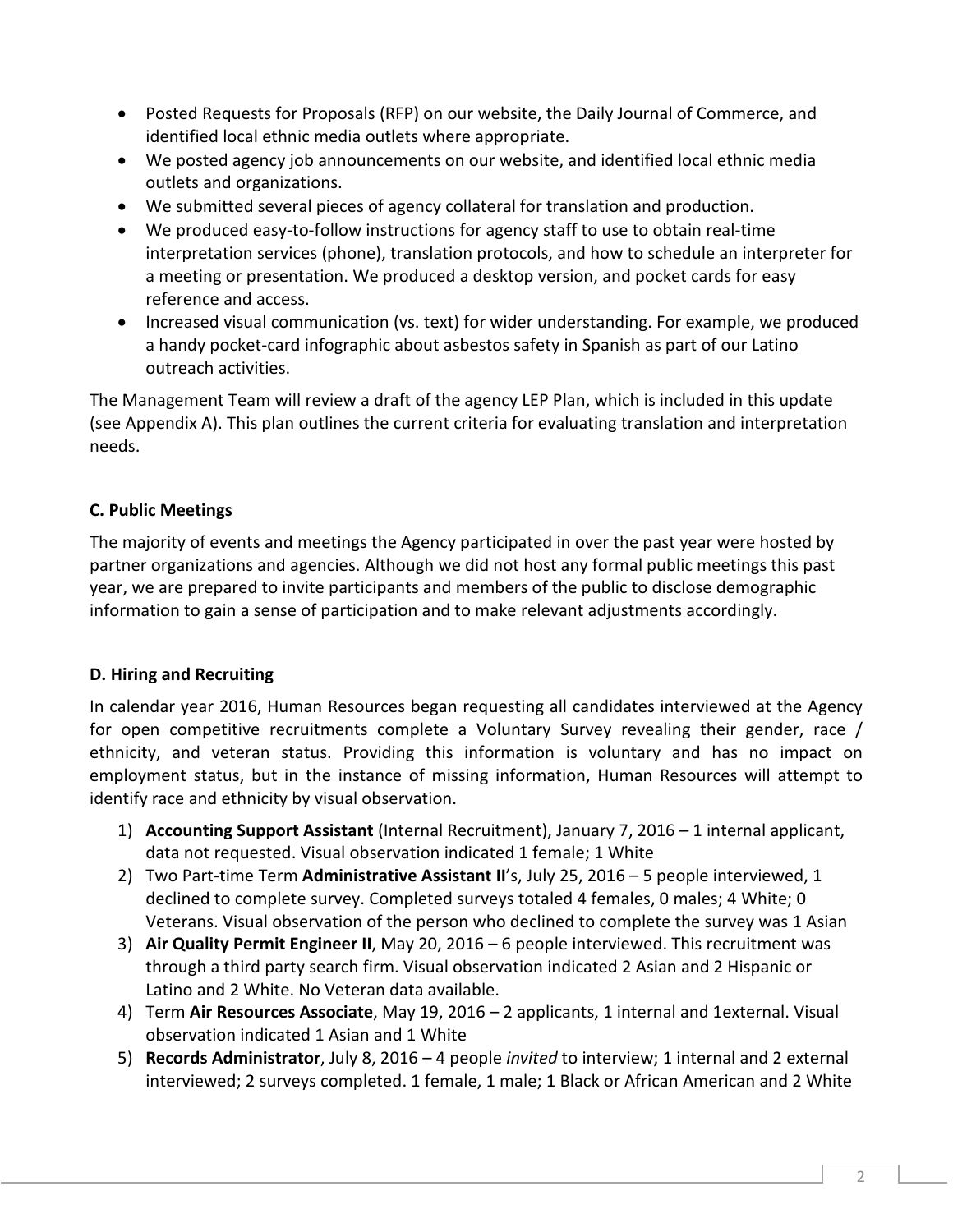- 6) **Senior Accountant**, April 8, 2016– 4 people interviewed and 4 surveys completed; 3 females, 1 male; 1 Asian, 3 White
- 7) Term **Truck Replacement Program Technician**, January 8, 2016– 3 people interviewed, 2 declined to complete survey. 1 male; 1 White. Human Resources did not directly observe gender or race/ethnicity.

In an effort to collect more data to inform us of the effectiveness of our reach in communicating vacancies, we are adjusting our approach. Applicants who are scheduled for phone screens will be asked to complete the survey at that stage of the selection process.

Also, Human Resources will schedule a closing meeting with each hiring authority to review the applicant pool and populations of candidates advanced from phone screen to interview(s) to selection.

Human Resources is also going to conduct a pilot of removing names from resumes before routing for review by hiring authorities for any recruitments initiated October – December, 2016 and measure if there was a difference in the numbers of diverse candidates based on race, gender or veteran status at the in-person interview level.

# **E. Contracts and Grants**

In order to implement our Title VI plan concerning contracts, we took several steps this last year to ensure awareness and compliance:

1. **Requests for Proposal (RFP) and Request for Qualification (RFQ)** – As referenced in the Communications section, we added the following language to our RFP and RFQ templates to ensure that bidders were aware of Title VI requirements:

*Title VI. The agency, in accordance with Title VI of the Civil Rights Act of 1964, 78 Stat. 252, 42 U.S.C. 2000d to 2000d-4 and Title 49, Code of Federal Regulations, Department of Transportation, Subtitle A, Office of the Secretary, Part 21, Nondiscrimination in Federally-assisted programs of the Department of Transportation issued pursuant to such Act, hereby notifies all bidders that it will affirmatively ensure that in any contract entered into pursuant to this advertisement, disadvantaged business enterprises as defined at 49 CFR Part 23 will be afforded full opportunity to submit bids in response to this invitation and will not be discriminated against on the grounds of race, color, national origin, or sex in consideration for an award.* 

2. **Contracts** – this language was added to our contract templates to ensure that vendors were also aware of Title VI requirements:

*Title VI. During the performance of this contract, the Contractor, for itself, its assignees and successors in interest agrees as follows:*

*1. Compliance with Regulations*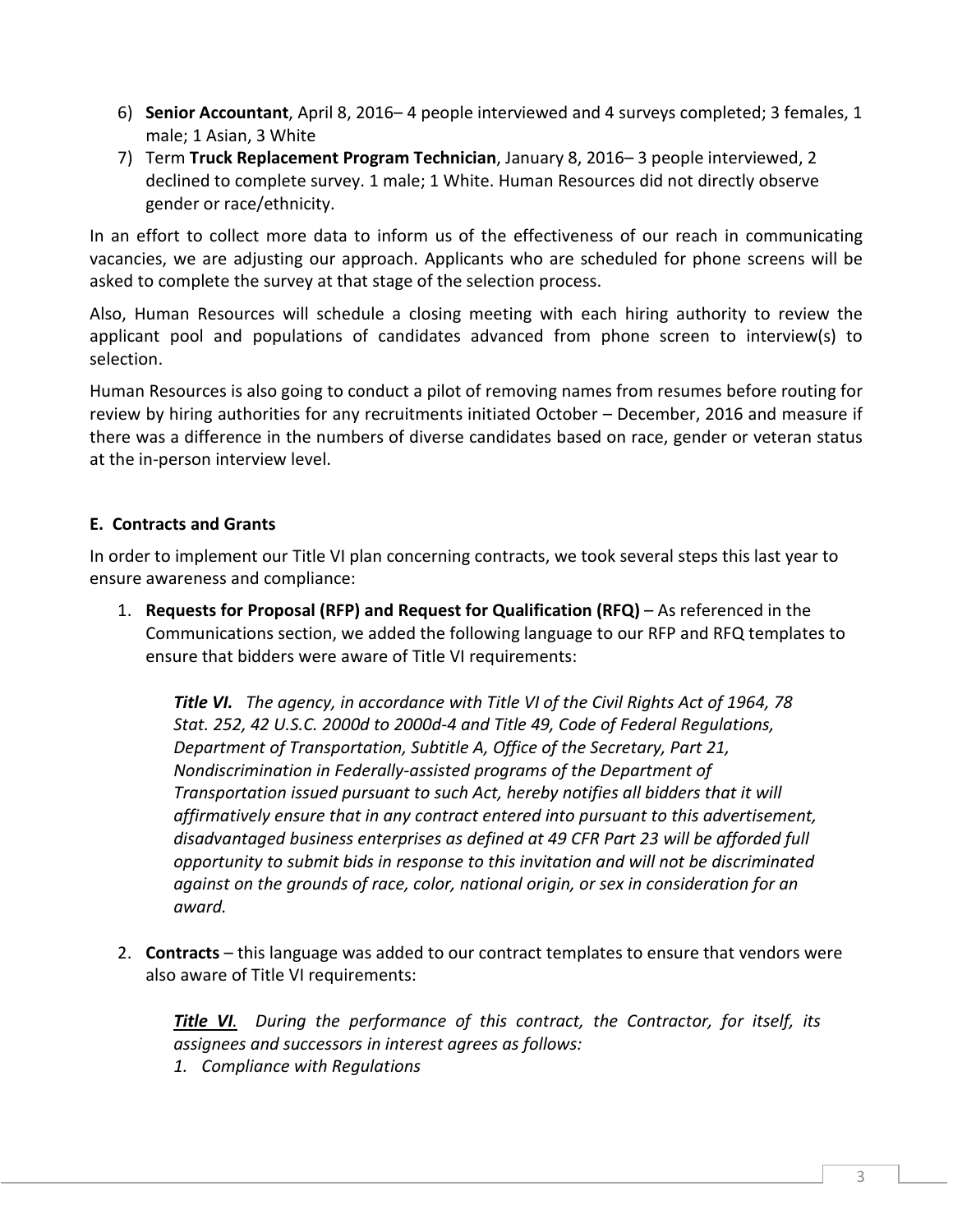*The Contractor shall comply with the Regulations relative to non-discrimination in federally assisted programs of United States Department of Transportation (USDOT), Title 49, Code of Federal Regulations, part 21, as they may be amended from time to time, (hereinafter referred to as the Regulations), which are herein incorporated by reference and made a part of this contract.*

*2. Non-discrimination*

*The Contractor, with regard to the work performed by it during the contract, shall not discriminate on the grounds of race, color, sex, or national origin in the selection and retention of sub-contractors, including procurement of materials and leases of equipment. The Contractor shall not participate either directly or indirectly in the discrimination prohibited by Section 21.5 of the Regulations, including employment practices when the contract covers a program set forth in Appendix B of the Regulations.*

*3. Solicitations for Sub-contracts, Including Procurement of Materials and Equipment*

*In all solicitations either by competitive bidding or negotiations made by the Contractor for work to be performed under a sub-contract, including procurement of materials or leases of equipment, each potential sub-contractor or supplier shall be notified by the Contractor of the Contractor's obligations under this contract and the Regulations relative to non-discrimination on the grounds of race, color, sex, or national origin.*

*4. Information and Reports*

*The Contractor shall provide all information and reports required by the Regulations or directives issued pursuant thereto, and shall permit access to its books, records, accounts, other sources of information and its facilities as may be determined by the Agency or the appropriate federal agency to be pertinent to ascertain compliance with such Regulations, orders and instructions. Where any information required of a Contractor is in the exclusive possession of another who fails or refuses to furnish this information, the Contractor shall so certify to the Agency, the Washington State Department of Transportation (WSDOT) or the United States Department of Transportation (USDOT) as appropriate, and shall set forth what efforts it has made to obtain the information.*

*5. Sanctions for Non-compliance*

*In the event of the Contractor's non-compliance with the non-discrimination provisions of this contract, the Agency shall impose such sanctions as it or the USDOT may determine to be appropriate, including, but not limited to: (a) withholding of payments to the Contractor under the contract until the Contractor complies, and/or (b) cancelling, terminating, or suspending of the contract, in whole or in part.*

*6. Incorporation of Provisions*

*The Contractor shall include the provisions of paragraphs (1) through (5) in every subcontract, including procurement of materials and leases of equipment, unless exempt by the Regulations, or directives issued pursuant thereto. The Contractor shall take such action with respect to any sub-contractor or procurement as the Agency or USDOT may direct as a means of enforcing such provisions including sanctions for*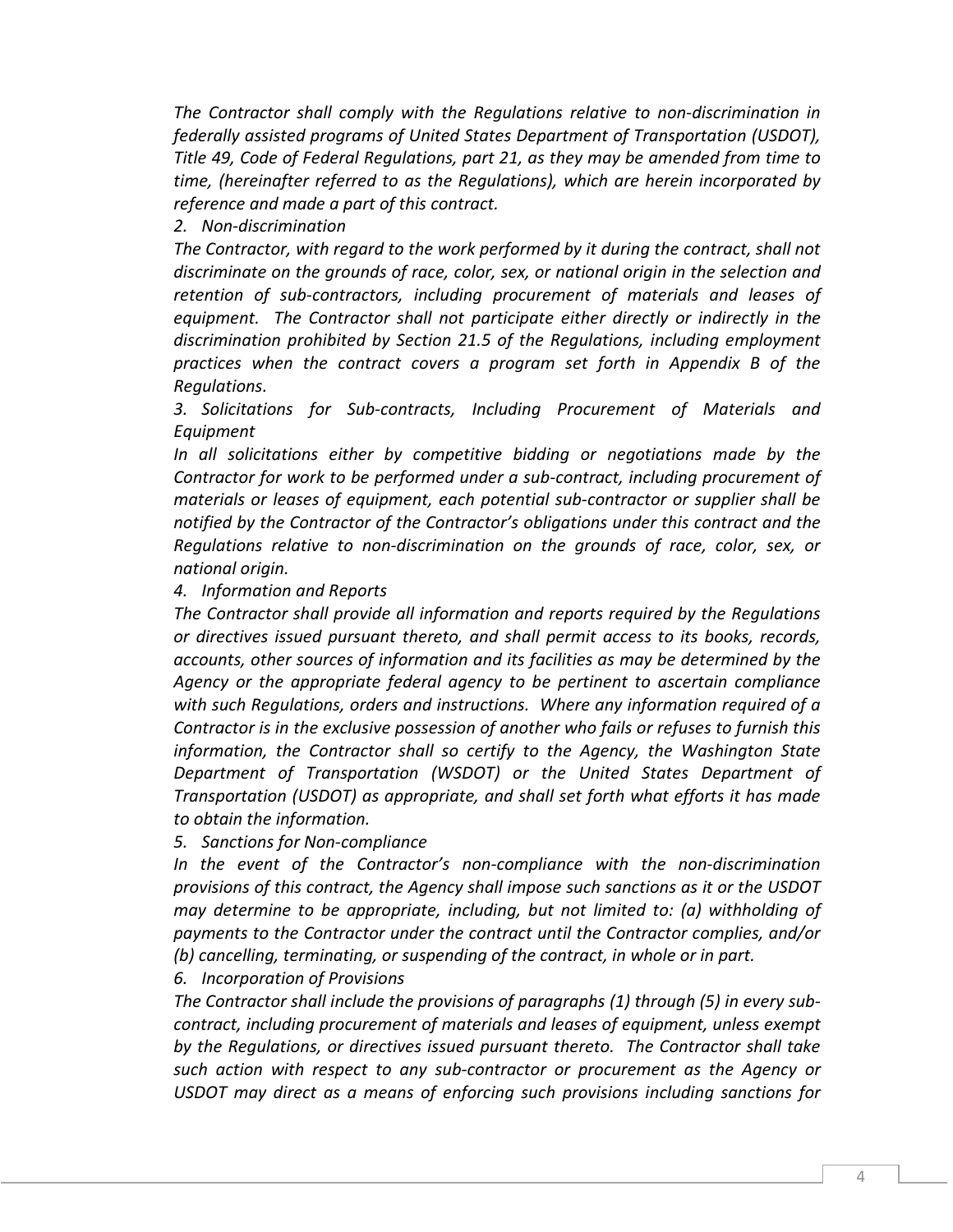*non-compliance. Provided, however, that in the event a Contractor becomes involved in, or is threatened with, litigation with a sub-contractor or supplier as a result of such direction, the Contractor may request WSDOT enter into such litigation to protect the interests of the state and, in addition, the Contractor may request the USDOT enter into such litigation to protect the interests of the United States.*

#### 3. **Grant Subrecipients/Contractors**

We developed a Title VI and Disadvantaged Business Enterprise Questionnaire to send to grant subrecipients or contracting entities along with their agreements – see Appendix B for an example of the form. This is being piloted with two contractors from FY16 and we are in the process of outlining relevant criteria to grant subrecipients and contractors in FY17.

# **II. COMPLAINTS**

During the past year, the Agency did not receive any complaints on the basis of discrimination or unequal treatment. Discrimination on the grounds of race, color, sex, national origin, creed, religion, gender identity, sexual orientation, age, disability, marital or veteran status will be addressed by our Agency, following our discrimination complaint procedures in the plan.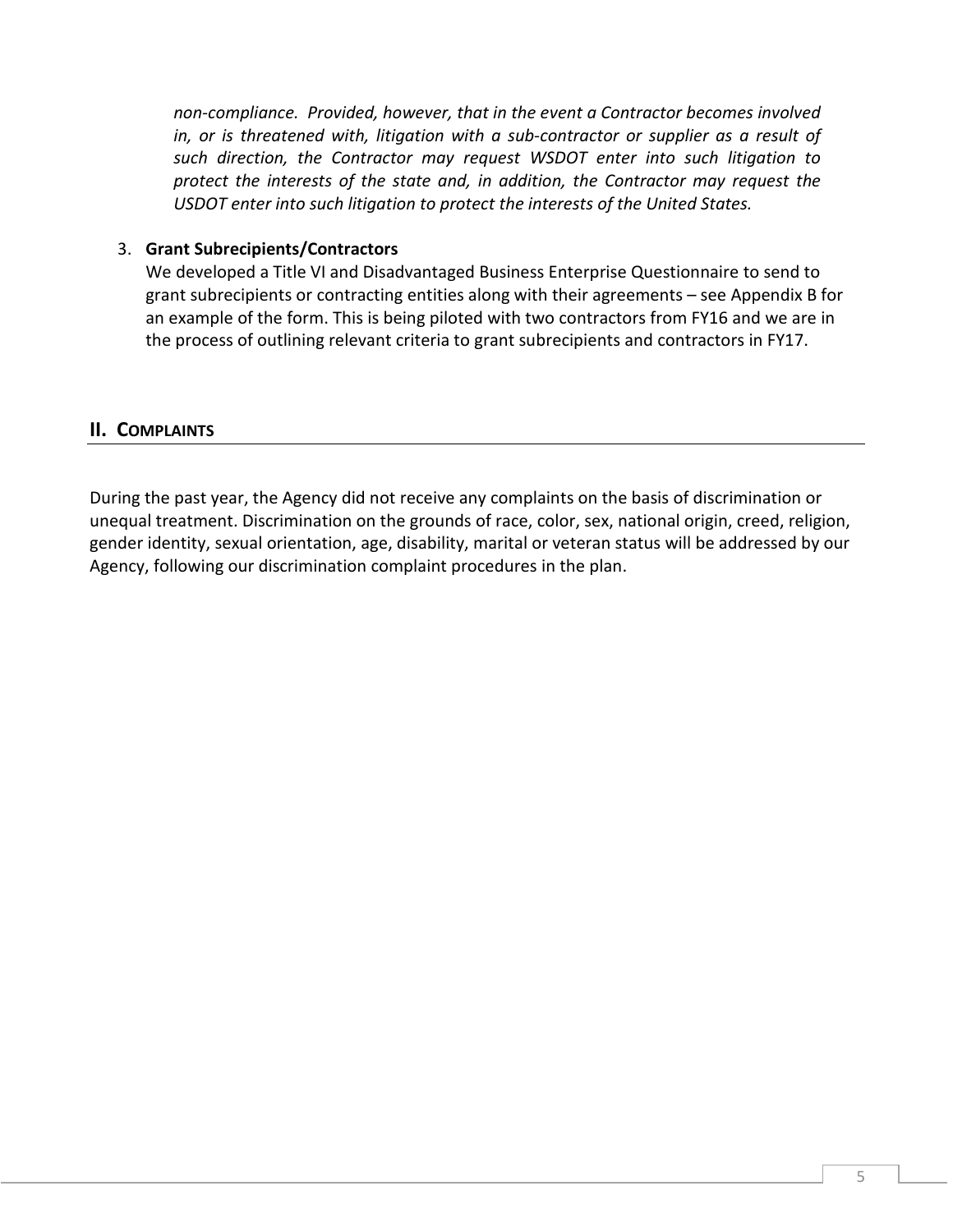

# **Appendix A**

# Limited English Proficiency (LEP) Plan

In order to meet our mission "Clean healthy air for everyone, everywhere, all the time", it is important for the Puget Sound Clean Air Agency to make reasonable efforts to accommodate those individuals in the jurisdiction that self-identify as having Limited English Proficiency (LEP). As an agency that receives federal funding, we are obligated to provide a Limited English Proficiency Plan to outline our efforts to ensure meaningful access for LEP persons to the agency's programs and activities. This Plan describes our translation and interpretation strategy.

To accomplish this, the agency should: (1) conduct the four-factor assessment; (2) develop a language access plan (LAP); and (3) provide appropriate language assistance.

Limited English Proficiency (LEP) individuals self-identify their ability to speak English as "not very well"

In evaluating any potential translation or interpretation need, we consider the following four factors:

- 1. The number or proportion of LEP individuals our agency would likely serve or encounter.
- 2. The frequency with which LEP individuals come in contact with the agency
- 3. The nature and importance of the program, activity or service provided by the agency to people's lives
- 4. Costs and resources available

#### **1. The number or proportion of LEP individuals our agency would likely serve or encounter**

Language spoken at home by those identifying as LEP, by persons over 5 years of age:

|               | Spanish | <b>Chinese</b> | <b>Vietnamese</b> | <b>Tagalog</b> | Korean | <b>Other</b> | <b>Total</b> |
|---------------|---------|----------------|-------------------|----------------|--------|--------------|--------------|
| <b>King</b>   | 53,440  | 31,450         | 20,232            | 9,237          | 11,024 | 76,153       | 201,536      |
|               | 2.8%    | 1.7%           | 1.1%              | 0.5%           | 0.6%   | 4.0%         | 10.7%        |
| <b>Kitsap</b> | 2,196   | 202            | 407               | 1,555          | 287    | 1,581        | 6,228        |
|               | 0.9%    | 0.1%           | 0.2%              | 0.7%           | 0.1%   | 0.7%         | 2.6%         |
| <b>Pierce</b> | 16,761  | 1,079          | 3,986             | 2,024          | 6,075  | 13,660       | 43,585       |
|               | 2.2%    | 0.1%           | 0.5%              | 0.3%           | 0.8%   | 1.8%         | 5.8%         |
| Snohomish     | 17,998  | 4,442          | 5,606             | 2,938          | 6,065  | 18,545       | 55,594       |
|               | 2.6%    | 0.6%           | 0.8%              | 0.4%           | 0.9%   | 2.7%         | 8.1%         |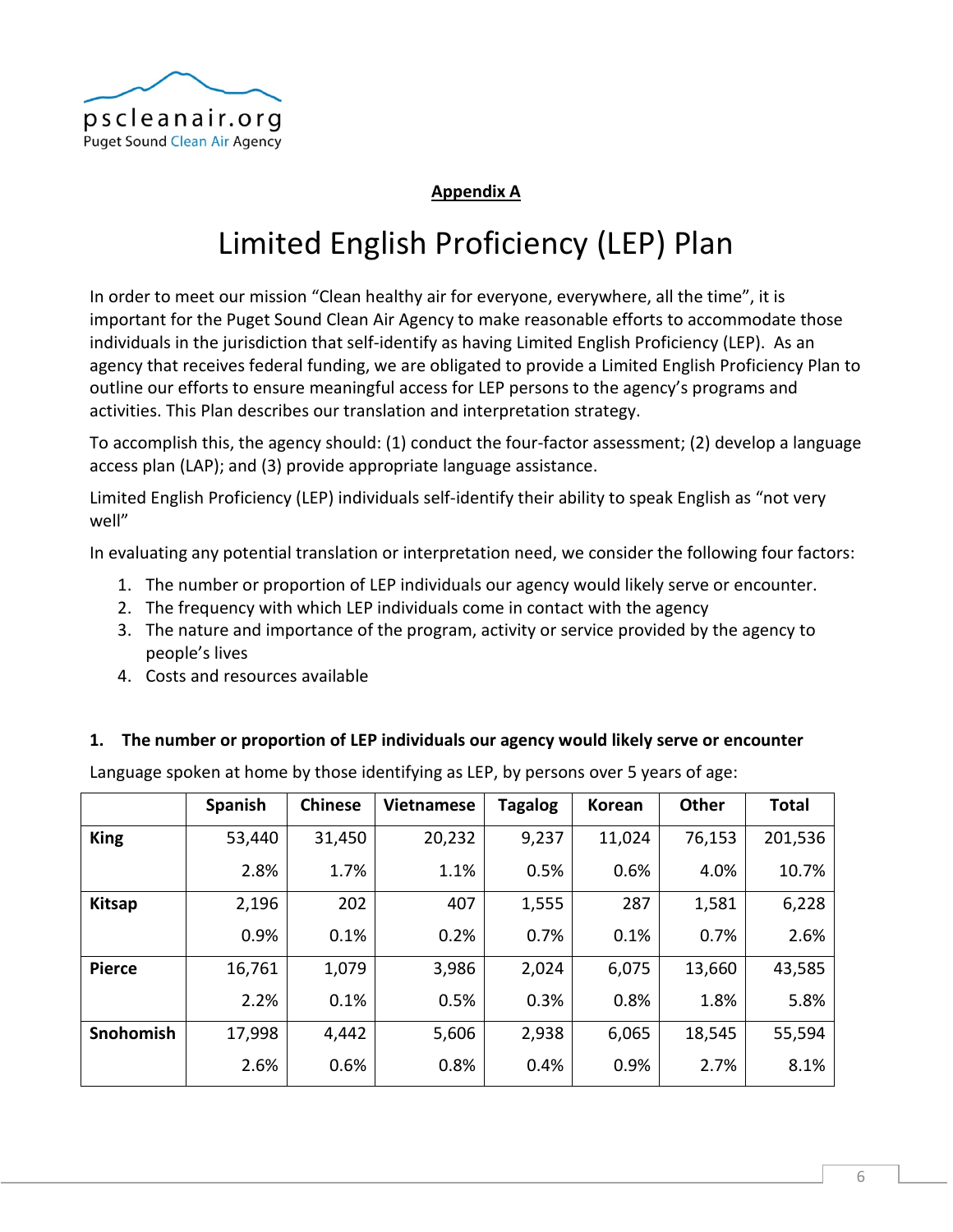Top five (>0.5% of population in our jurisdiction) speaks Spanish, Chinese, Korean, Tagalog and Vietnamese. As a general matter these are the languages we consider translation to, absent specific linguistic information about the audience of a particular material.

Although many more people speak these languages in our region, in these early days of our LEP efforts, we are primarily focused on serving those who "speak English less than well," as compared to serving those that also speak English well. In some instances we offer Spanish services due to the large number of native Spanish speakers in our region (even though most speak English well).

# **2. The frequency with which LEP individuals come in contact with the agency**

There is no current way to definitively identify every individual that identifies as having limited English proficiency, who comes into contact with our agency. We know that our inspection team members and engineers are among those who frequently interact with business owners and operators whose primary language is other than English. Examples include dry cleaners, gas stations, burn ban Notice of Violation and civil penalty recipients. In addition, our outreach efforts aim to provide access to resources for a range of language communities.

Our Customer Service Specialist reports that there are very few calls to the Agency from people needing interpretation. Spanish is the most requested, followed by Korean and Vietnamese. We offer real-time interpretation to a number of languages to anyone that requests it. With regard to translation, we consider frequency of contact along with the other three factors herein.

# **3. The nature and importance of the program, activity or service provided by the agency to people's lives.**

What is a vital document for someone interacting with PSCAA? When considering which materials or information to translate or interpret, we consider the following criteria:

- Information affecting people's health, e.g. information that:
	- o helps people avoid asbestos exposure
	- o helps people minimize wood smoke
	- o helps people reduce their exposure to near-road pollution
- Information that helps individuals and small businesses comply with the law, e.g. information about:
	- o burn bans & indoor burning (e.g. No Other Adequate Source of Heat exemption)
	- o outdoor burning
	- o registration program information relevant to small businesses (<~5 employees)
	- o Agency regulations
	- o violations of the Clean Air Act
	- o inspection and enforcement-related situations, as needed
- Outreach targeted at "highly impacted communities" either with >0.5% LEP or for which we don't know the LEP %
- Information that very generally describes the agency

Some specific examples: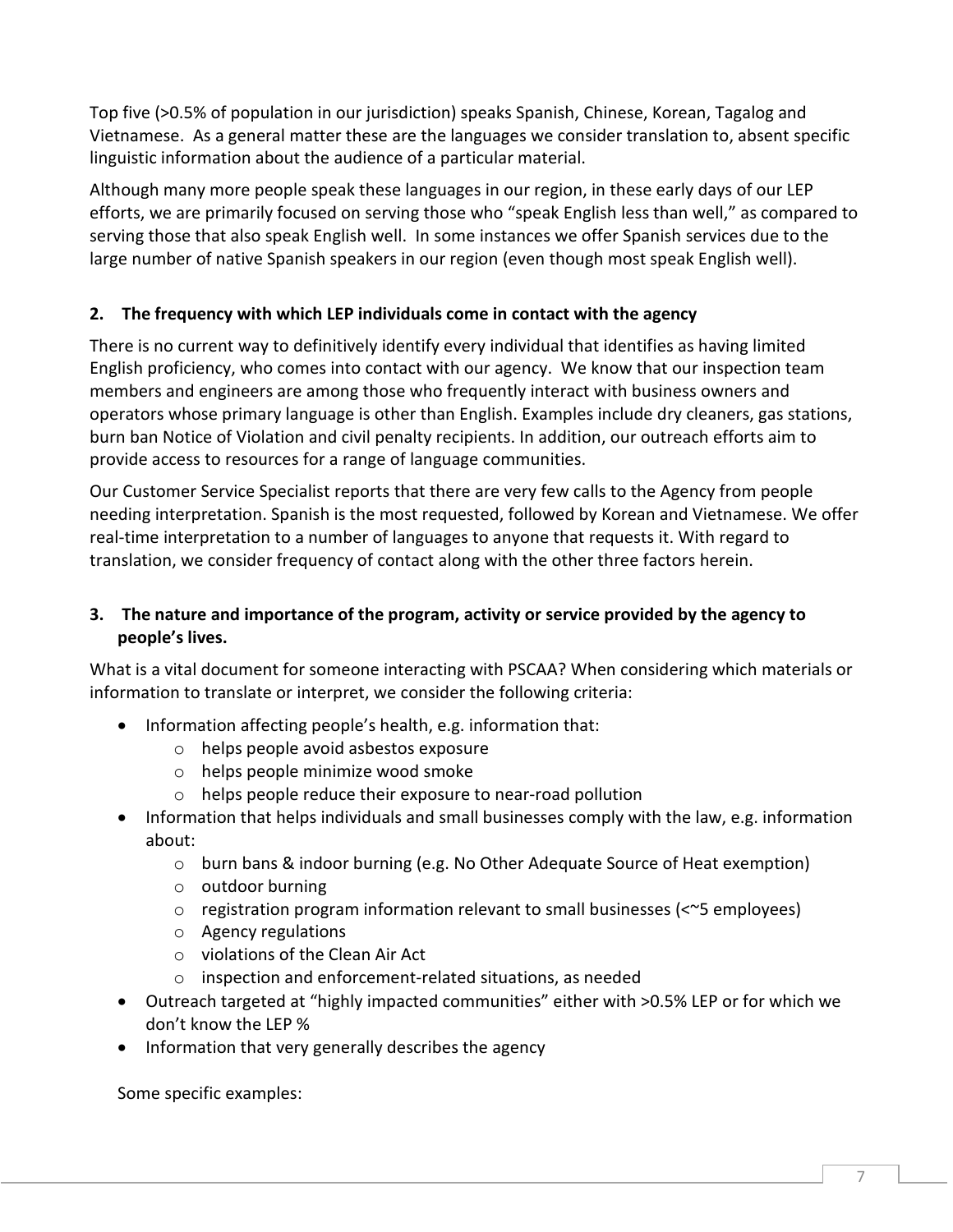- Permit applications if would be used by small businesses
- Notice of Construction
- Asbestos related notifications
- Asbestos information
- Burn ban notices
- Notices of Violation
- Notices of Civil Penalties
- No Other Adequate Source of Heat application & exemption
- Correspondence related to owed civil penalties
- Settlement agreements where the other party is LEP

## **4. Cost and resources available**

The Agency maintains a budget to ensure that critical and significant needs are met in relevant languages, based on the criteria above.

Following are some specific examples of how we apply the above factors.

#### **RFPs**

We post Requests for Proposals (RFP) on our website, the Daily Journal of Commerce, and identified local ethnic media outlets. The Communications & Public Engagement Liaison will work with the Contracts Liaison to identify appropriate media outlets at least 1X/year. We consider translating RFPs that very small businesses may respond to, using the four factors described above, however it is rare that we translate RFPs because the successful contractor will usually have to be English proficient to work for us in any event.

#### **Human Resources**

We post agency job announcements on our website, the Daily Journal of Commerce, and identified local ethnic media outlets. We are increasing the number of outlets we use. Since the media landscape is fairly dynamic, the Communications & Public Engagement Liaison will work with the Education & Training Liaison to identify appropriate media outlets at least 1X/year.

## **Collateral**

We translate agency brochures, handouts and promotional items into other language considering the four factors above. Agency general informational brochures will be translated, printed and made available in the top five languages (>0.5% population) identified by LEP speakers as language spoken in the home.

## **Videos**

Communication via video is a great way to reach a wide audience. Applying the four factors, we generally make our videos available in English and Spanish. We translate videos that target a specific audience (like Korean dry cleaners) into other appropriate language(s) and make them available on our website and YouTube channel.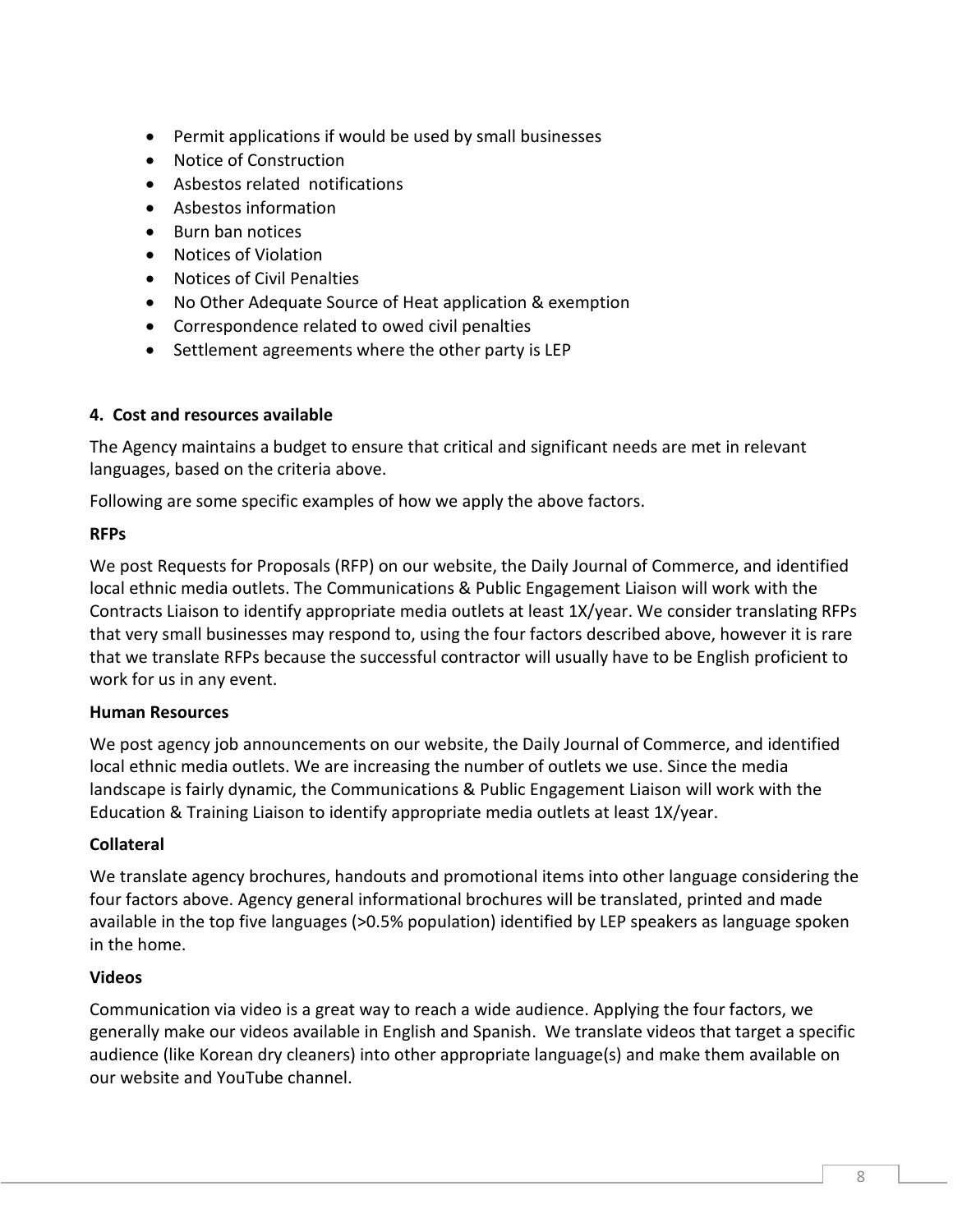#### **Press Releases**

Our press releases contain the Title VI short form language. We send English versions to appropriate ethnic media representatives, and we translate them case-by-case considering the four factors.

#### **Website**

The Agency website employs a user-friendly format and navigation. Those seeking translation can readily access Google Translate from the site home page. Google Translate provides over 100 languages. We professionally-translate key information, as described in the third factor above, on a case-by-case basis.

#### **Legal documents/Notices of Violation/others**

We provide translation of Agency information as well as legal documents when requested. In addition, we offer to provide language interpretation at no cost to the constituent, when an individual's primary language is other than English.

#### **TTY**

The availability of texting, email, messaging and the FCC's 711 service has significantly eliminated the use of TTY services by deaf customers. We do not provide TTY services.

#### **"Real Time" Interpretation the field and in office**

We use a real time interpretation service that is available for any/all staff to use whether in the field or in the office. All staff members receive a step by step guide (see below) on how to access the realtime interpretations service, schedule an on-site interpreter for a meeting or hearing, or arrange for document translation.

LEP individuals wishing to contact us via phone can choose one of six languages when calling the agency main number. This enables real time phone interpretation between the individual and the

agency.

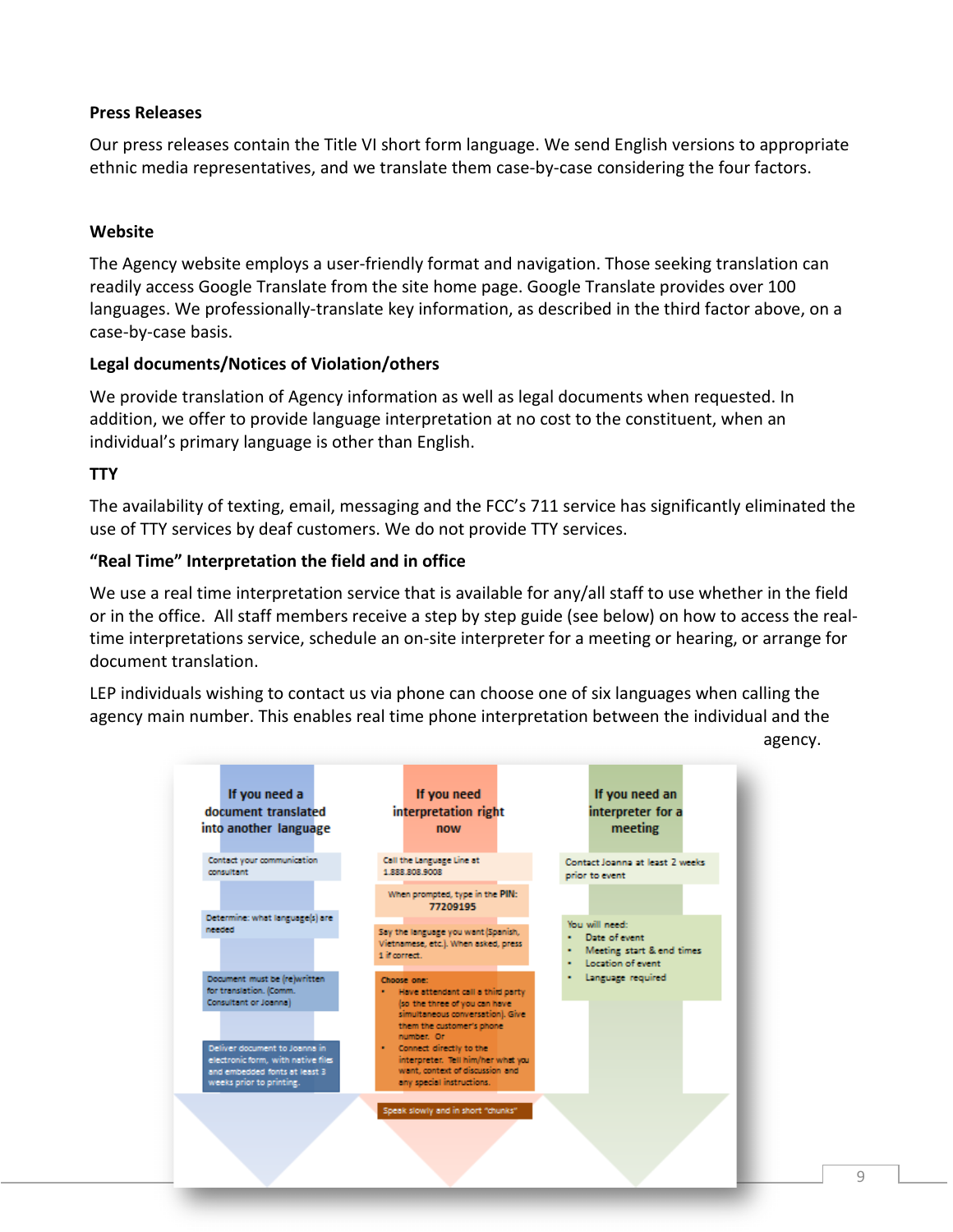#### **Appendix B**



Puget Sound Clean Air Agency **Title VI & DBE QUESTIONNAIRE** 1904 Third Avenue, Suite 105 Seattle, WA 98101 • p 206.343.8800 f 206.343.7522

# **Title VI of the Civil Rights Act & Disadvantaged Business Enterprise (DBE) Questionnaire**

The Puget Sound Clean Air Agency (Agency) is committed to ensuring that no person is excluded from participation in or denied the benefits of its services on the basis of race, color, national origin or sex, as provided by the Title VI of the Civil Rights Act of 1964. Contract No. \_\_\_\_ is subject to Title VI and its implementing regulations. As such, please complete this questionnaire and return to the Agency with all requested records within 30 days of receipt from the Agency.

| Contact               |  |       |  | Phone       |  |  |
|-----------------------|--|-------|--|-------------|--|--|
| Name                  |  |       |  | Number      |  |  |
| <b>Business Name</b>  |  |       |  | Contact     |  |  |
| (if applicable)       |  |       |  | Email       |  |  |
| <b>Street Address</b> |  |       |  |             |  |  |
| City                  |  | State |  | Zip<br>Code |  |  |

1. Contract No. \_\_\_\_\_\_, section \_\_\_\_ requires compliance with the regulations of the United States Department of Transportation, 49 CFR 21, relating to non-discrimination in federally assisted programs. In the past year, have you received any complaints alleging direct or indirect discrimination in violation of 49 CFR 21? If yes, please provide copies of all complaints to the Agency. If you have received any complaints, please tell the Agency in writing what you have done to address each complaint.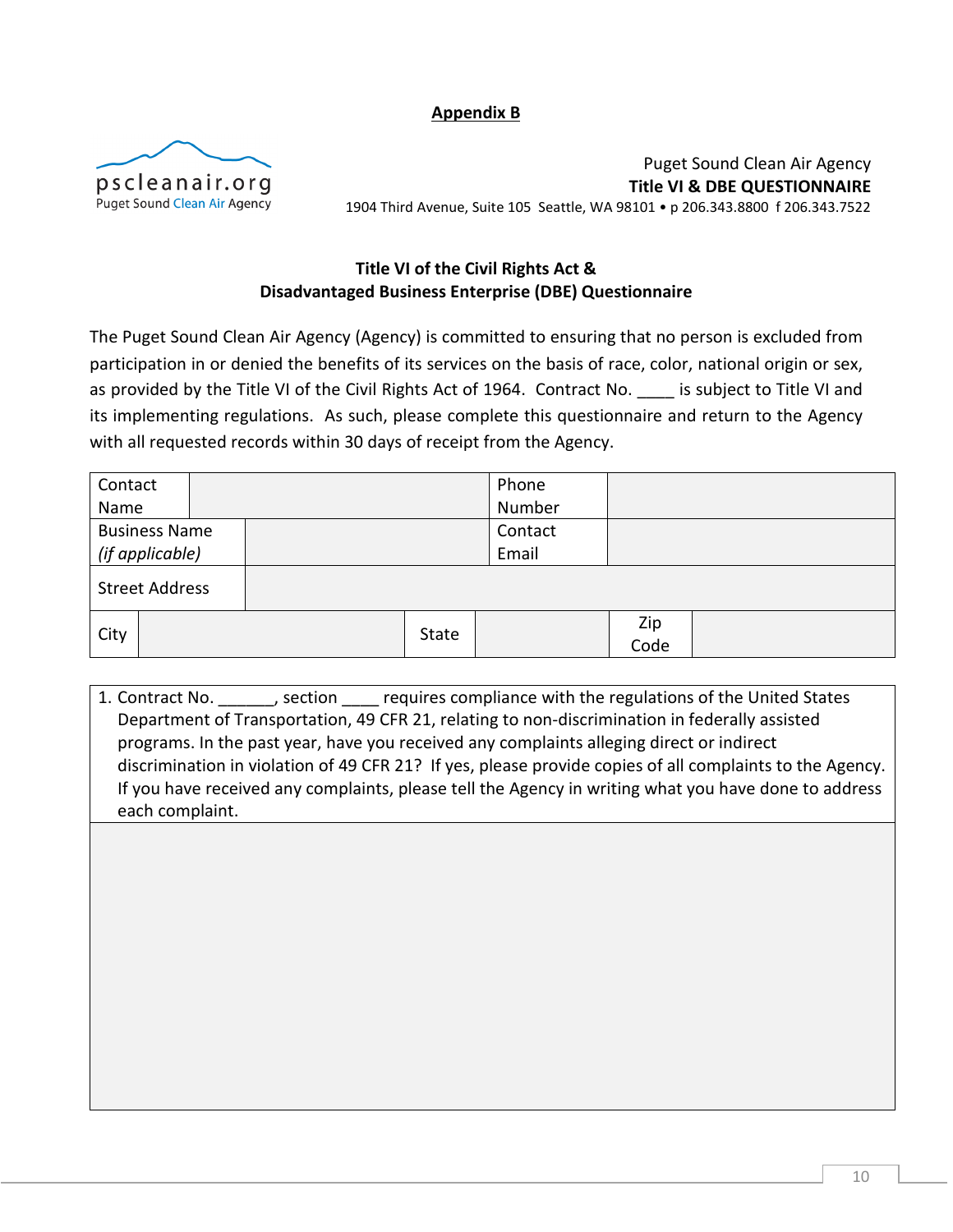2. Contract No.  $\qquad \qquad$ , section  $\qquad$  requires that with regards to the work done pursuant to the contract, you will not discriminate on the grounds of race, color, sex or national origin in the selection or retention of sub-contractors, including procurement of materials and leases of equipment. In the past year, have you received any complaints alleging discrimination on the grounds of race, color, sex or national origin? If yes, provide copies of all complaints to the Agency. If you have received any complaints, please tell the Agency in writing what you have done to address each complaint.

3. Have you issued any solicitations for subcontracts to implement or perform work pursuant to Contract No. \_\_\_\_ either by competitive bidding or negotiations? If yes, please provide copies of all solicitations to the Agency.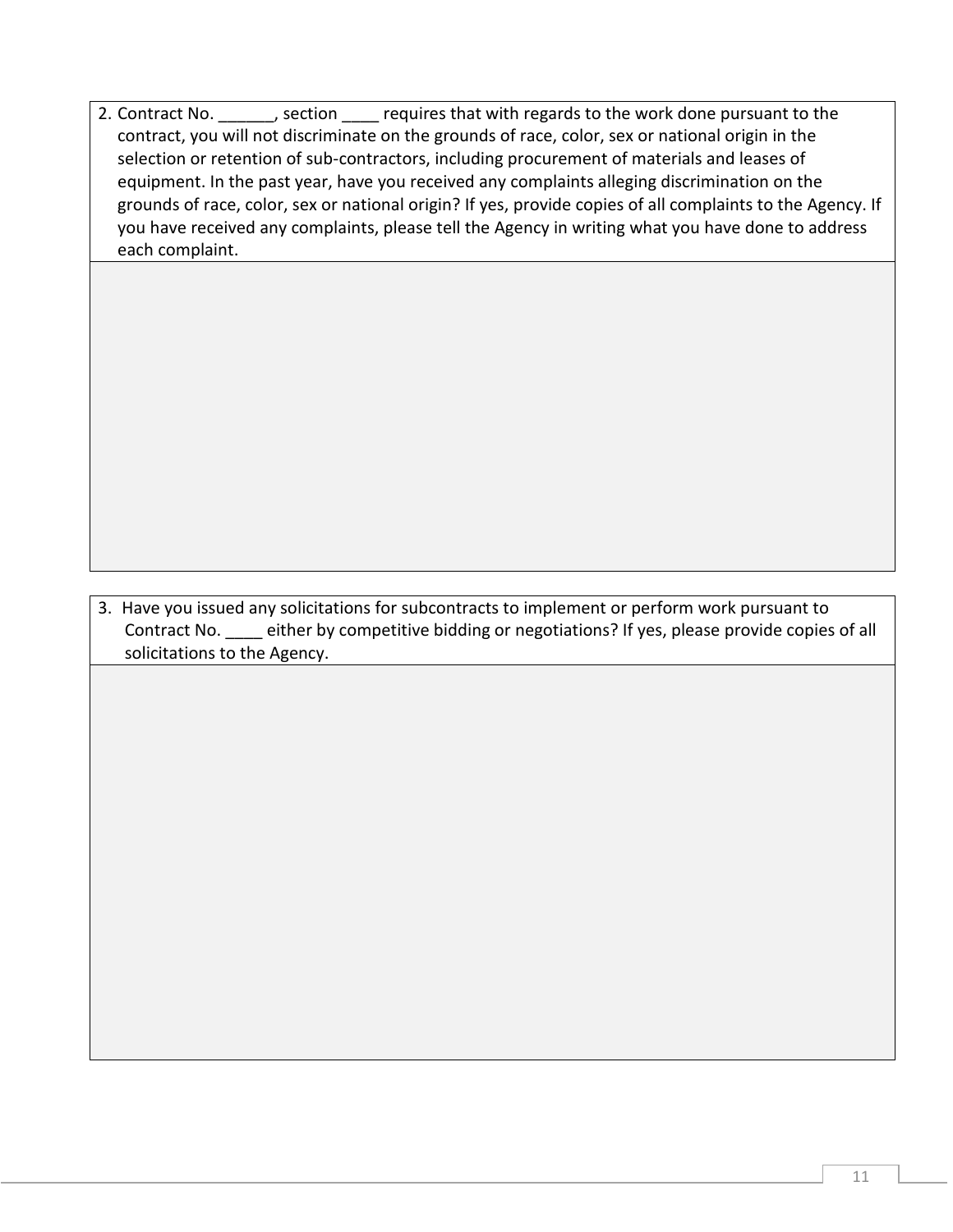| 4. Have you entered into any sub-contracts to implement or perform work pursuant to Contract No. |  |
|--------------------------------------------------------------------------------------------------|--|
| ? If yes, please provide copies of all such sub-contracts to the Agency.                         |  |

5. Pursuant to Title VI of the Civil Rights Act, the Agency is required to collect demographic (race, color, sex, national origin) statistics regarding participation in programs or activities receiving federal assistance. Please provide the above demographic data regarding the owners of \_\_\_\_ [*name of contractee*]. Providing this information to the Agency is voluntary and disclosure is not required to participate in Agency programs and activities.